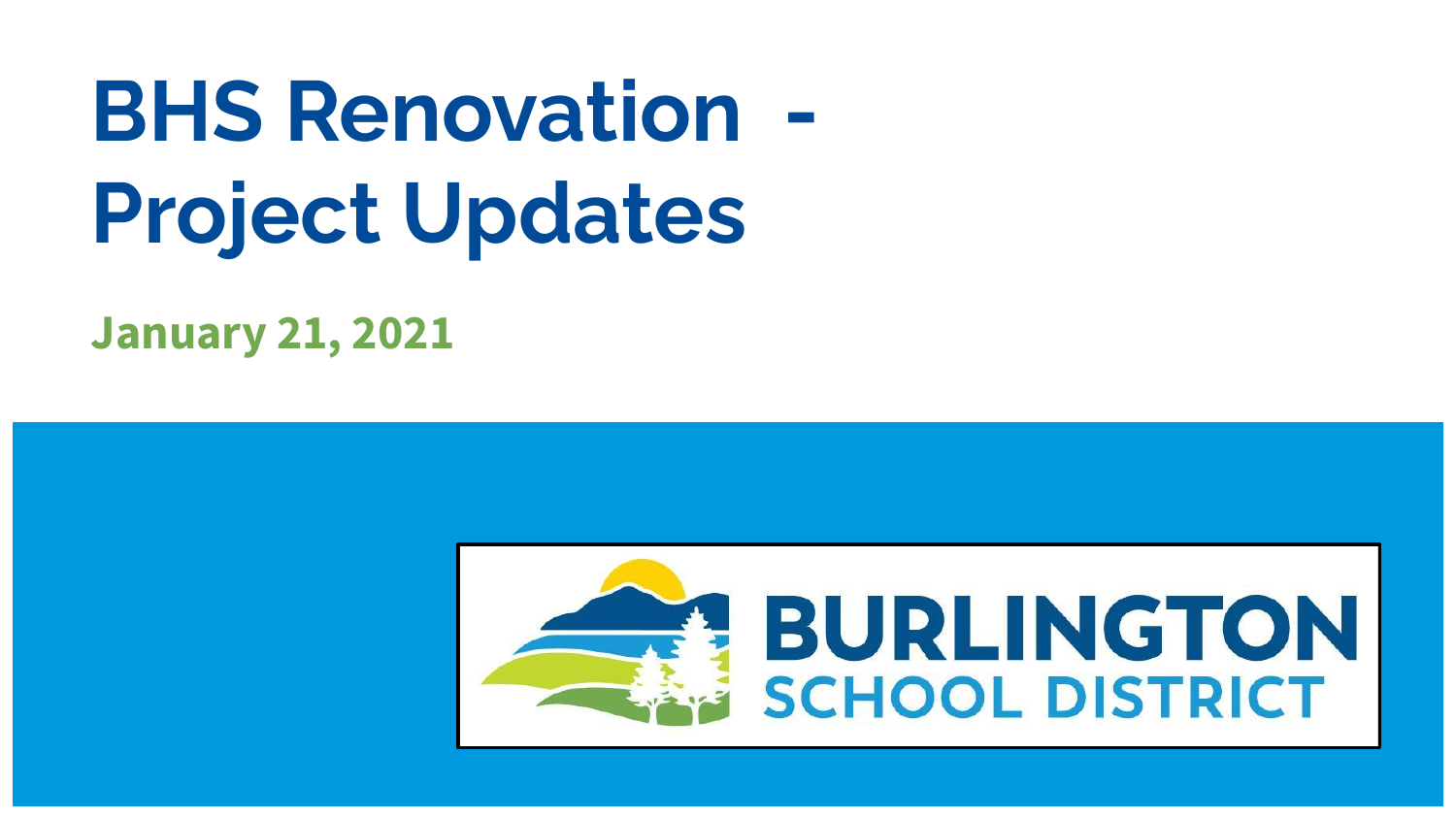

Thursday, January 21, 2021 5:30 - 7:00 PM

Zoom: [J](https://us02web.zoom.us/j/85950774703)oin Zoom Meeting <https://us02web.zoom.us/j/89705401679>

|                               |                                                      |      |                                                                                       |                                                                                                                       | Duration | <b>Elapsed Time</b>                           |
|-------------------------------|------------------------------------------------------|------|---------------------------------------------------------------------------------------|-----------------------------------------------------------------------------------------------------------------------|----------|-----------------------------------------------|
|                               | Introduction - Tom Peterson, Owner's Project Manager |      | 5                                                                                     | 5                                                                                                                     |          |                                               |
| 1.                            | <b>Project Updates</b>                               |      |                                                                                       |                                                                                                                       | 30       | 35                                            |
|                               |                                                      | 1.1. | <b>PCB Updates</b>                                                                    |                                                                                                                       |          |                                               |
|                               |                                                      |      | 1.1.1.                                                                                | Building "A" partial occupancy status                                                                                 |          |                                               |
|                               |                                                      |      | 1.1.2.                                                                                | Material sampling status                                                                                              |          |                                               |
|                               |                                                      |      | 1.1.3.                                                                                | Soil sampling status                                                                                                  |          |                                               |
|                               |                                                      | 1.2. | Other Status:                                                                         |                                                                                                                       |          |                                               |
|                               |                                                      |      | 1.2.1.                                                                                | Design Development                                                                                                    |          |                                               |
|                               |                                                      |      | 1.2.2.                                                                                | Estimating                                                                                                            |          |                                               |
|                               |                                                      |      | 1.2.3.                                                                                | <b>Permits</b>                                                                                                        |          |                                               |
|                               |                                                      | 1.3. | Upcoming Milestones & Tasks                                                           |                                                                                                                       |          |                                               |
|                               |                                                      |      | 1.3.1.                                                                                | WT to deliver DD estimate by end of January                                                                           |          |                                               |
|                               |                                                      |      | 1.3.2.<br>Environmental consultants to provide remediation estimate by end of January |                                                                                                                       |          |                                               |
|                               |                                                      |      | 1.3.3.                                                                                | Project team to analyze and report on revised costs estimates                                                         |          |                                               |
|                               |                                                      |      | 1.3.4.                                                                                | Findings presented to BCOC for discussion at 2/18/2021 BCOC mtg.                                                      |          |                                               |
| <b>BCOC Member Q&amp;A</b>    |                                                      |      |                                                                                       |                                                                                                                       | 30       | 65                                            |
| Public comments and questions |                                                      |      |                                                                                       |                                                                                                                       | 25       | 90                                            |
|                               |                                                      |      |                                                                                       | (Note: In the interest of time, individuals will be limited to 2 minutes to deliver their comments and/or questions.) |          | Total Allotted Time: 90 Minutes (5:30 - 7:00) |

**Next BCOC Meeting: Thursday, February 18, 2021 via Zoom**

**For Project Updates:** <https://bhs.bsdvt.org/bhs-renovations/>**Questions & Comments: tom@pcivt.com**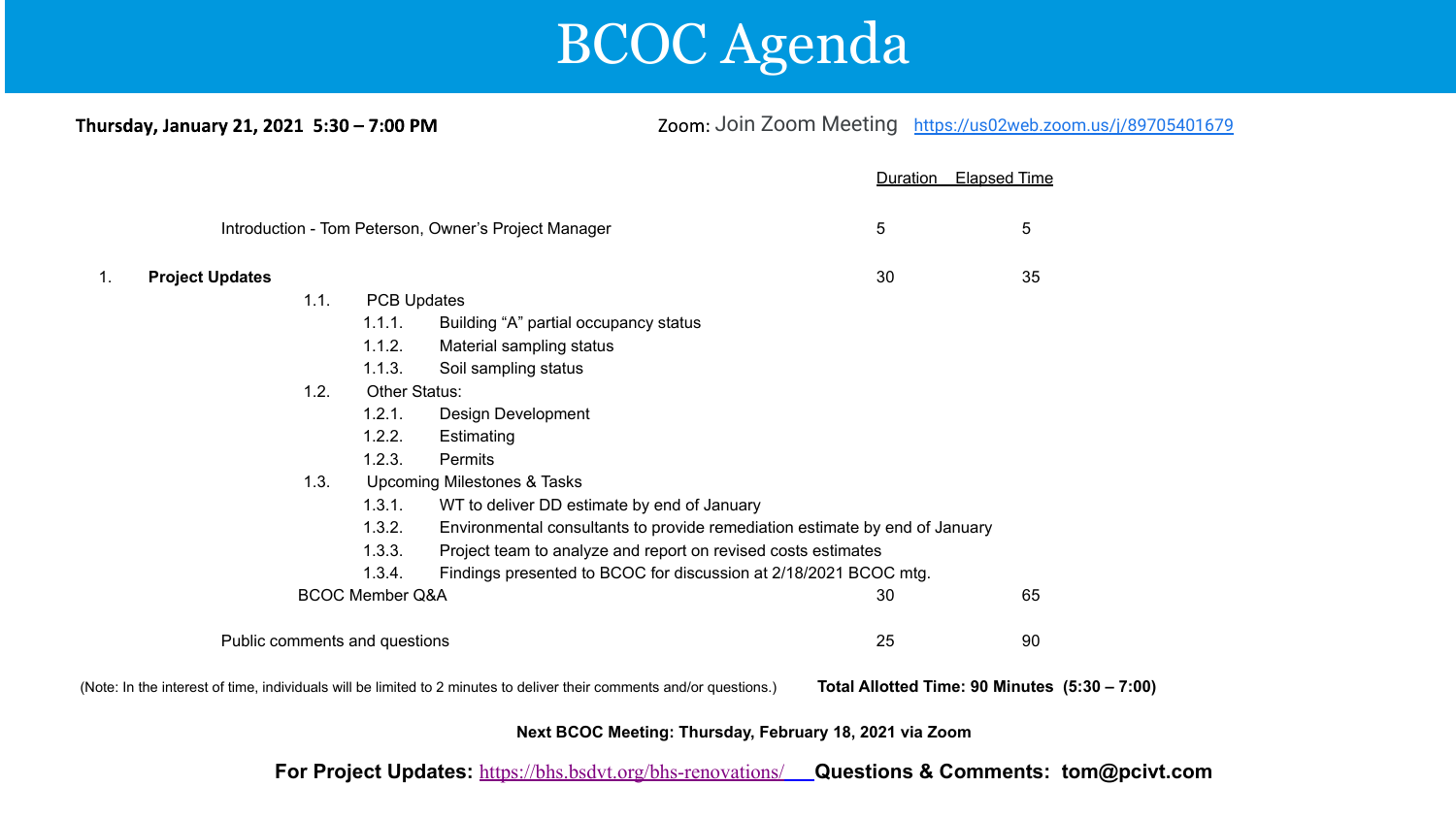### PCB Updates

- Building A Occupancy Update
	- Limited areas of Building A are being utilized per VDH guidelines
	- $\circ$  Additional air sampling will take place within the next 2-3 weeks
		- Air sampling is for monitoring purposes and will likely be required on a continuing basis during occupancy
- Material Sampling Status
	- Sampling is complete in Building A
	- Sampling continues in buildings B & D
	- Samples being shipped to lab on a daily basis
	- Lab results for these buildings expected before end of January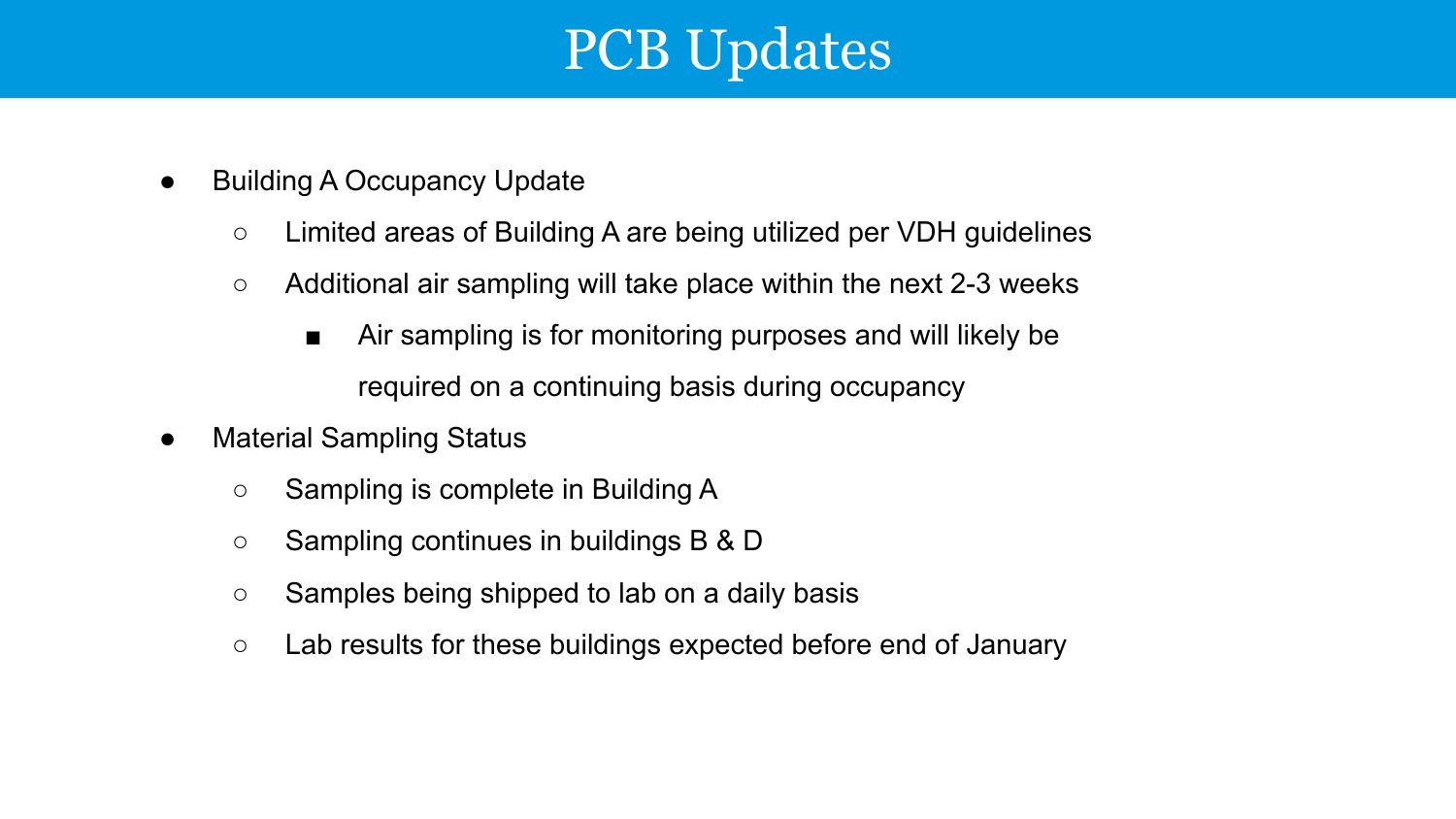### PCB Updates - Continued

- Soil Sampling Status
	- Most recent round of soil sampling has been completed
	- Lab results are starting to trickle in to ATC
	- Full results and report to BSD expected by February 8, 2021
	- $\circ$  This data will help inform the remediation plan
	- Disposition of various soil types to be determined
	- Soil remediation costs to be determined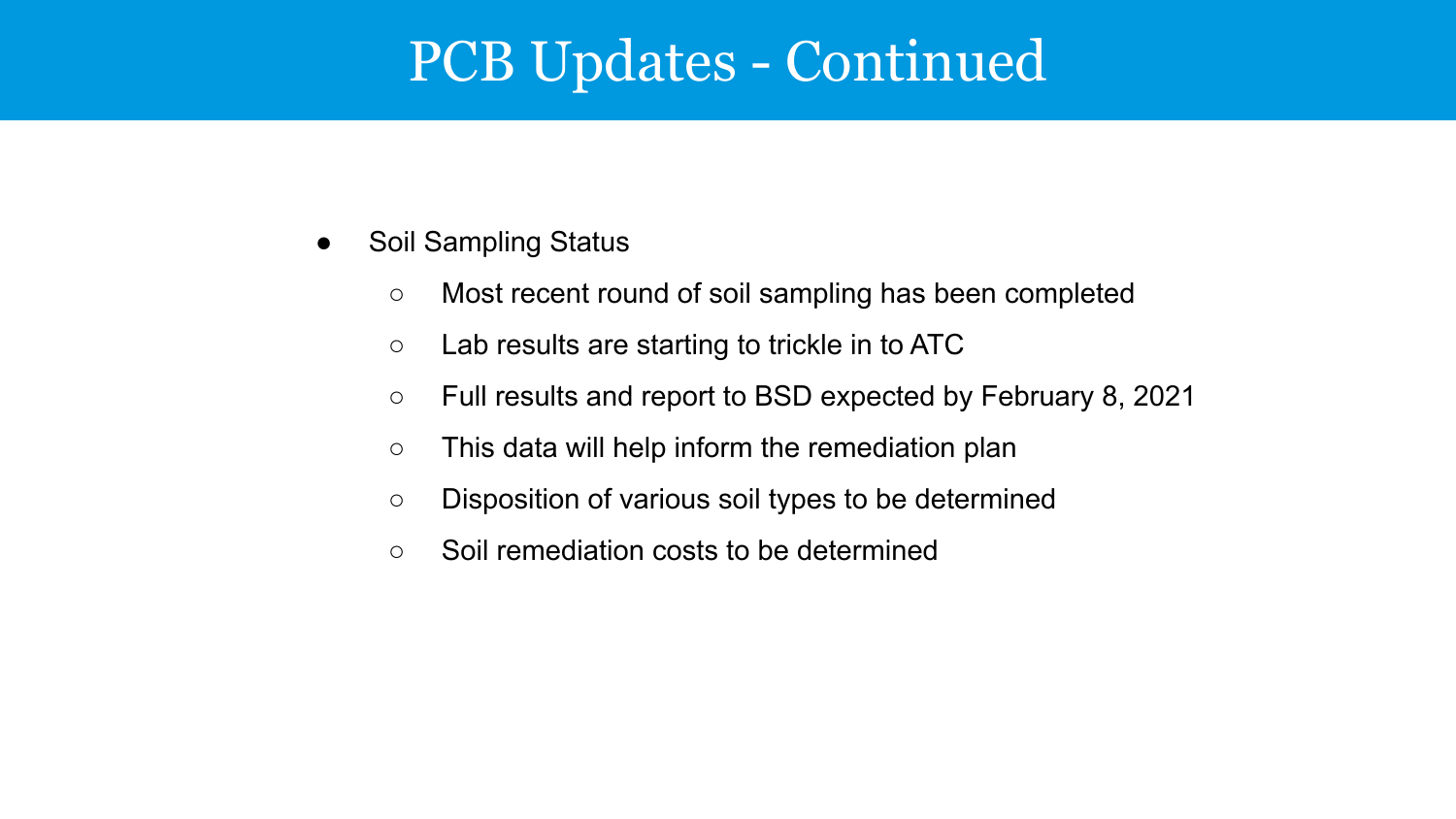### Other Status - Design Development & Estimating

- Design Development package was delivered by BRD on 12/23/2020
- DD package includes:
	- 612 pages of drawings
	- 1125 pages of specifications
- Whiting-Turner is reviewing DD package and issuing & tracking RFIs<sup>\*</sup>
- DD estimate is expected by the end of January, 2021
- Project team will review and analyze estimate & provide status report to BSD Board and BCOC
- BCOC to discuss DD estimate at February meeting (2/18/21)
	- \* RFIs = Requests For Information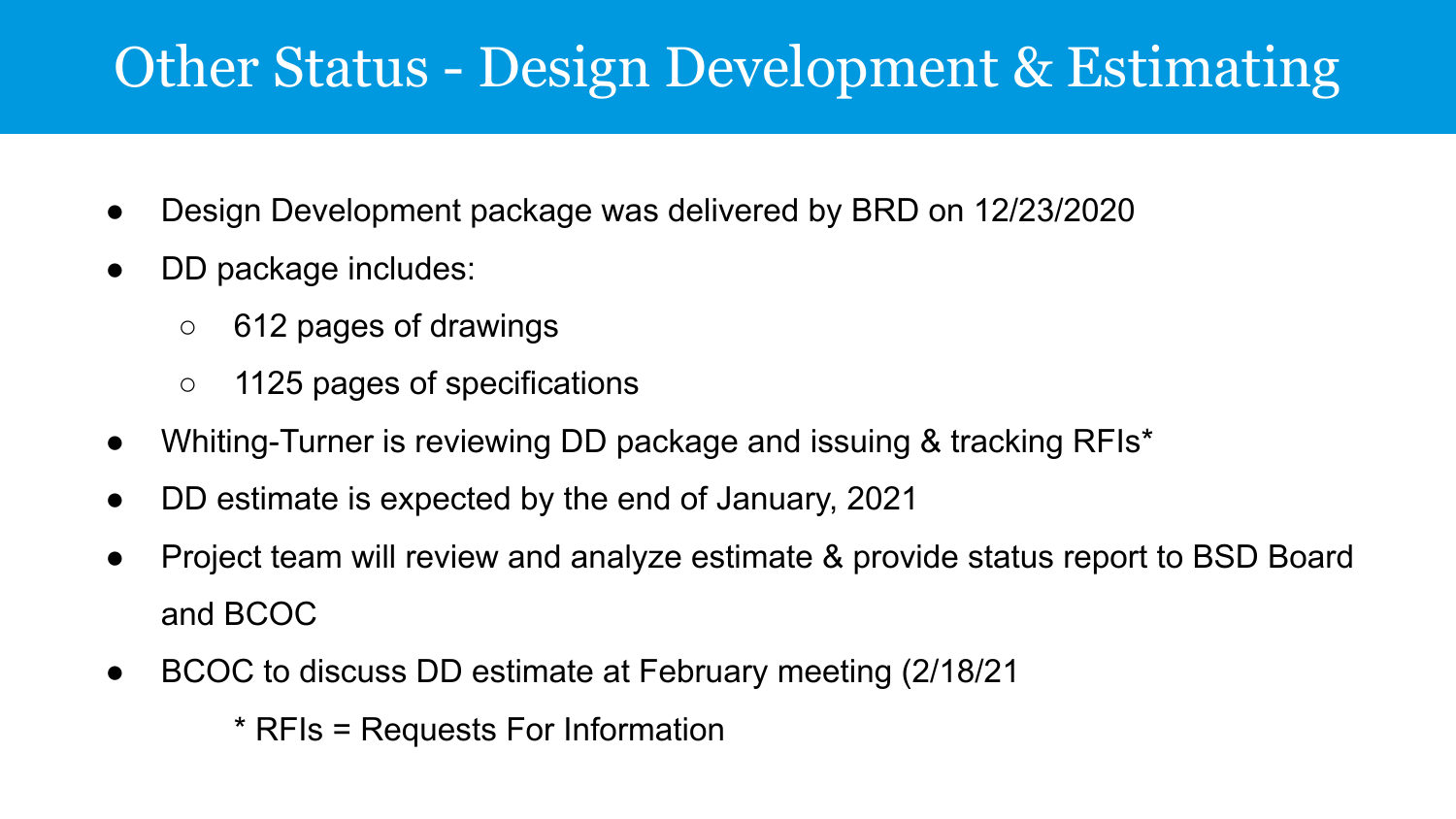#### Other Status - Permits

- As previously reported an Act 250 permit is NOT required
- All other State permit applications have been submitted and are under review
- Zoning application filed in last week of December 2020
- Conservation Board hearing complete **project received unanimous approval**
- Design Advisory Board hearing complete **project received unanimous approval**
- Development Review Board hearing scheduled for February 2, 2021
- Both approvals to date included explicit endorsement of our parking waiver request

#### **Kudos to the BRD team for submitting a very thorough application!**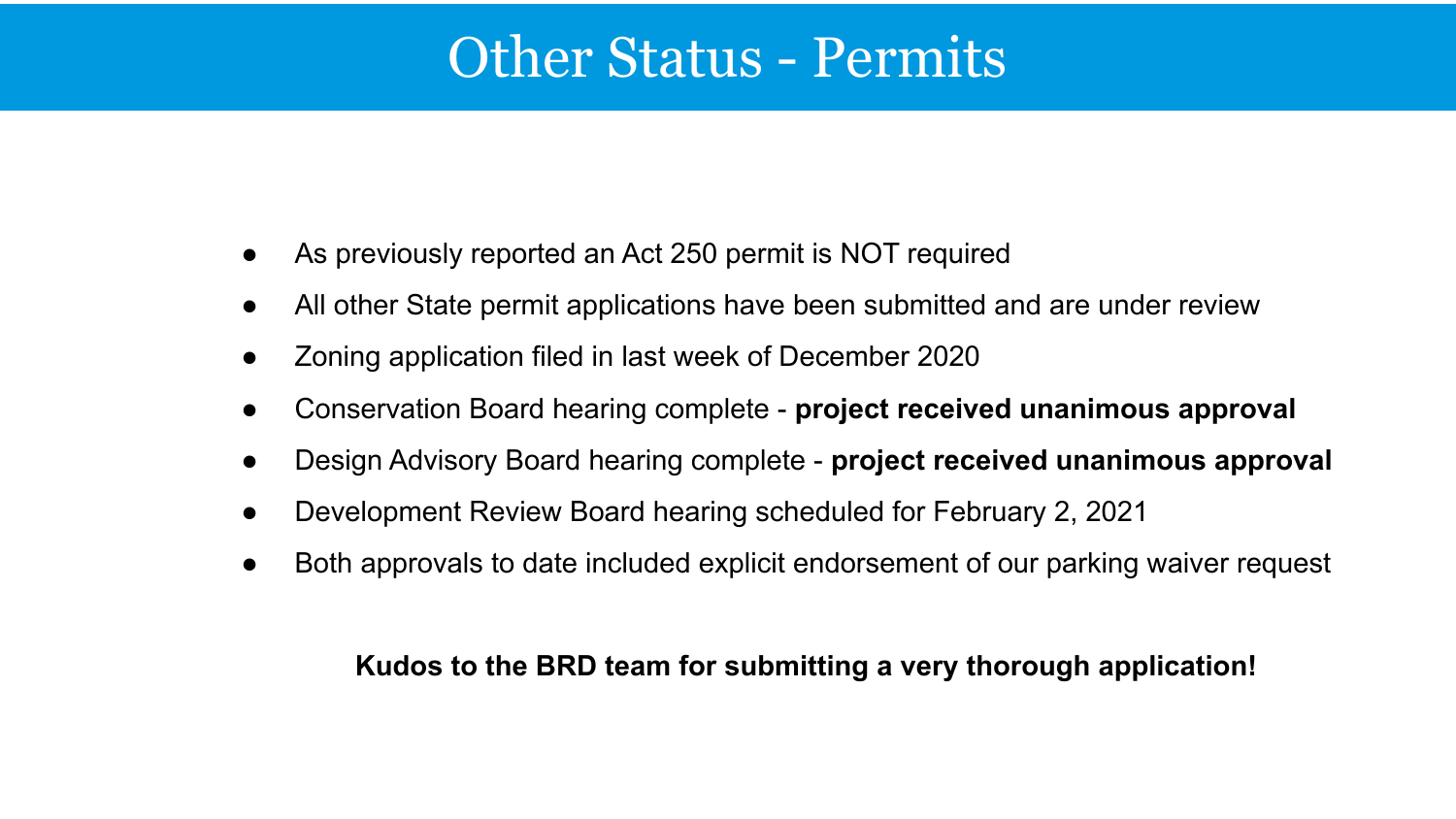### Upcoming Milestones & Tasks

- DD estimate expected to be delivered to BSD by end of January (2021)
- WT's DD estimate will not include PCB/ACM remediation costs
- ATC and F&O will provide PCB/ACM remediation cost estimates
- There will be an estimate review process
	- Similar to review process conducted after SD estimates
	- Conducted by Owner representatives in collaboration with design & construction teams
	- Value management / scope adjustments may be required
	- BCOC members should be prepared to engage in process, including recommendations to Board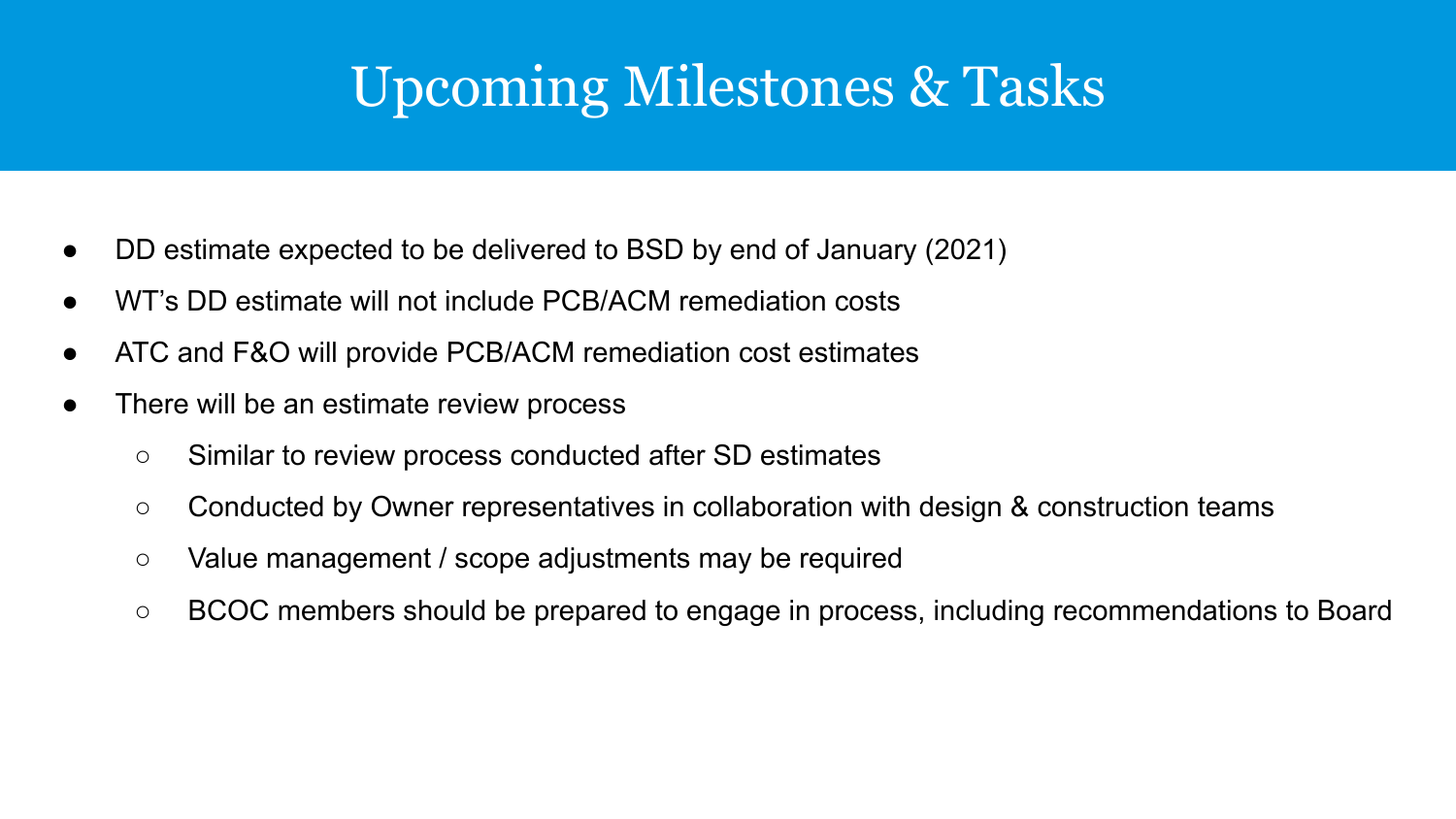#### Questions & Comments - BCOC

#### **6:05 PM - 6:35 PM**

#### **Comments and questions from BCOC members**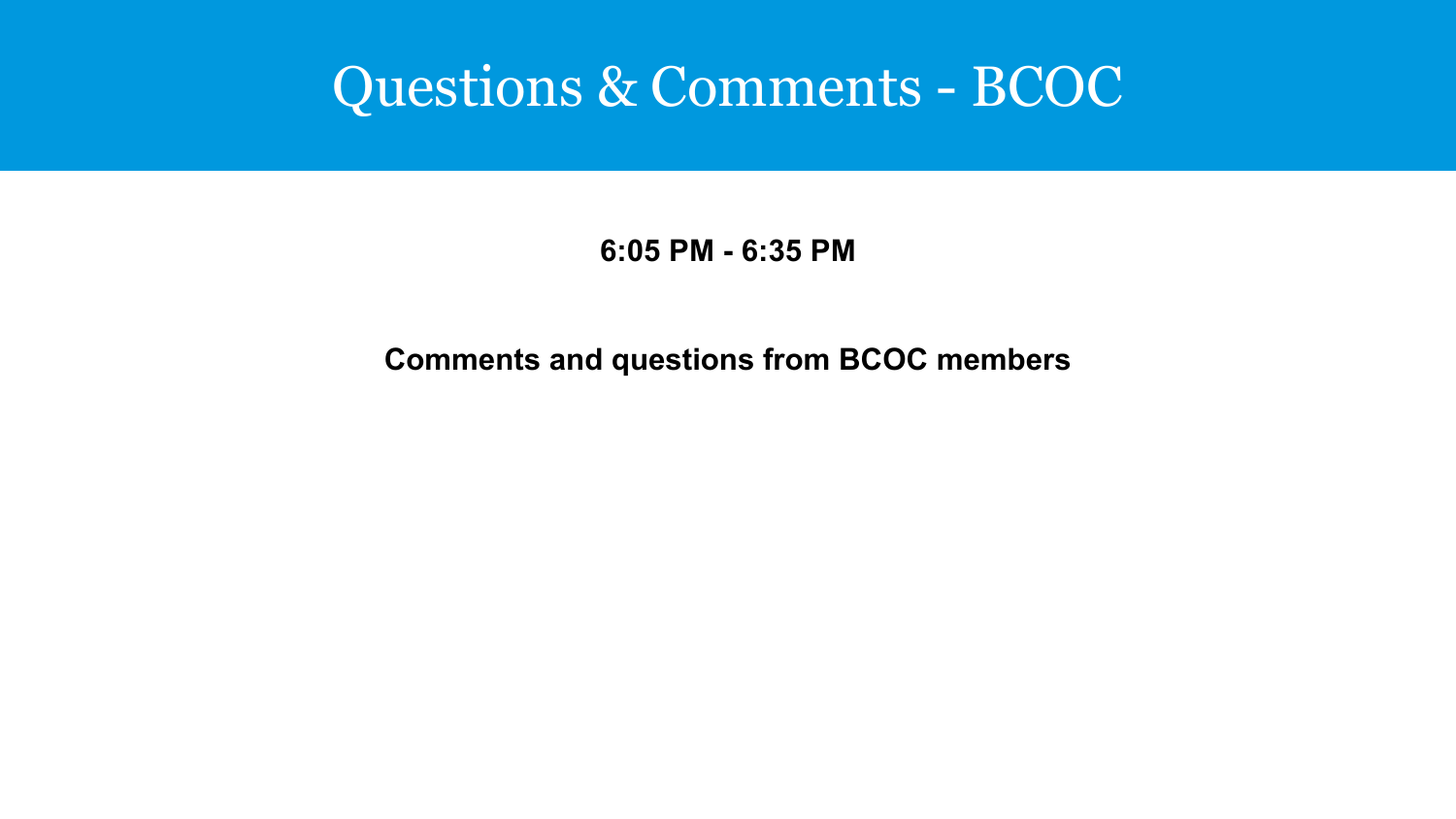### Public Comment & Question Period

#### **6:35 PM - 7:00 PM**

(Note: In the interest of time, individuals will be limited to 2 minutes to deliver their comments and/or questions. Follow-up questions can be emailed to Owner's Project Manager, Tom Peterson at tom@pcivt.com.)

7:00 PM - Adjourn